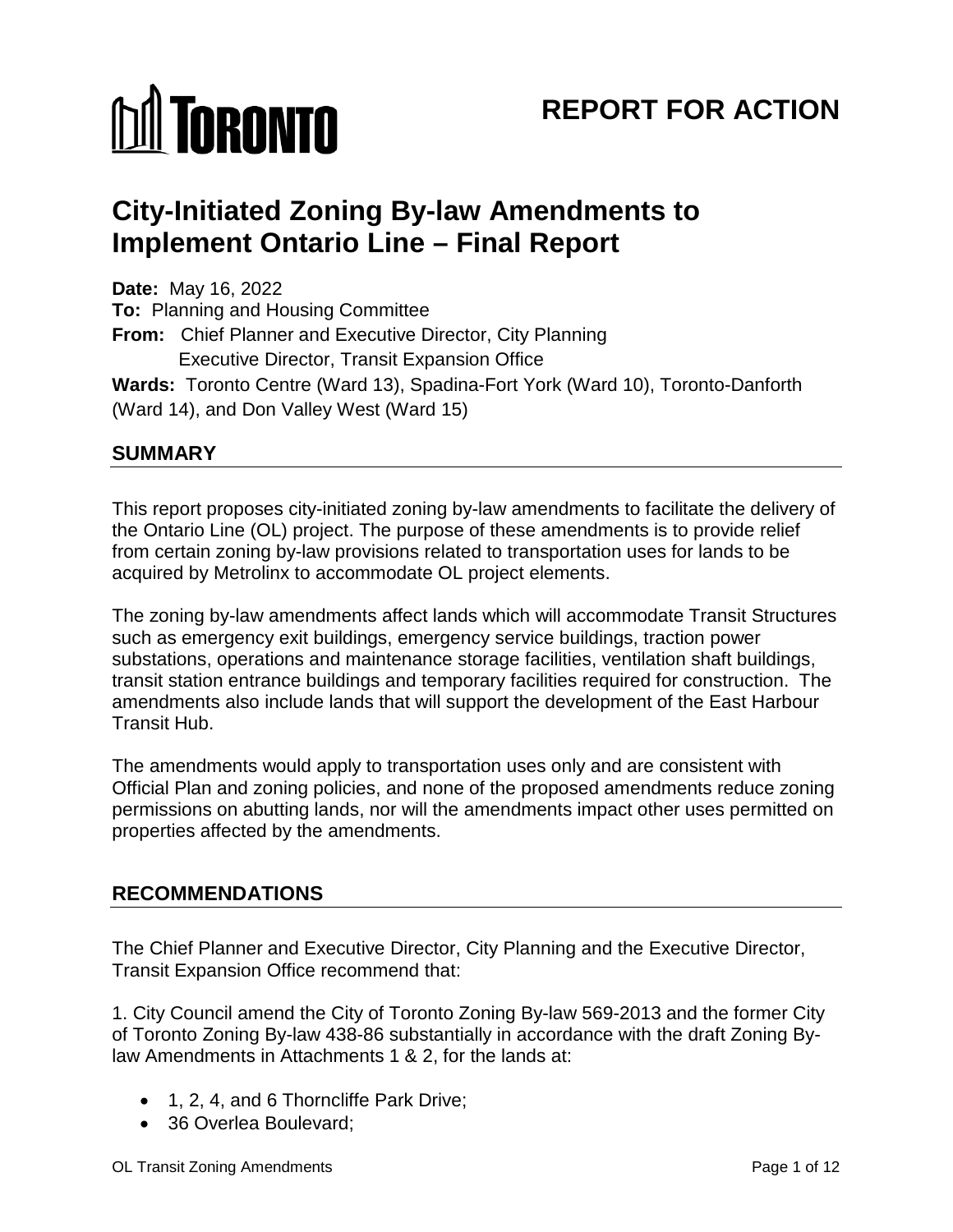- 40 Beth Nealson Drive and unaddressed lands south of 50 Beth Nealson Drive;
- a portion of 150 Sherbourne Street;
- 205 Queen Street West;
- a portion of 130 Queen Street West;
- a portion of 1 Queen Street East;
- 1A, 1B, 1C, 1, 5, 9, 11, 35 Sunlight Park Road and 341, 353, 361 Eastern Avenue;
- 100 and 150 Manitoba Drive:
- 1a Atlantic Avenue and 1 Jefferson Avenue;
- unaddressed lands south of Pirandello Street, between Dufferin & Strachan;
- 10R Ordnance Street;
- unaddressed lands comprising a portion of the GO Rail Don Yard storage facility;
- unaddressed lands within the Union Station Rail Corridor west of Cherry Street;
- 12R Strachan Ave: and
- unaddressed lands east of the rail corridor and south of Eastern Avenue; and

2. City Council authorize the City Solicitor to make such stylistic and technical changes to the draft Zoning By-law Amendments as may be required.

# **FINANCIAL IMPACT**

There are no financial implications to this report.

# **DECISION HISTORY**

On June 21, 2021, City Council adopted *EX25.5 - Update on Metrolinx Transit Expansion Projects – Second Quarter 2021* which provided a status update on Metrolinx-led transit expansion projects currently underway in Toronto, with a focus on the Subway Program (i.e., Ontario Line, Scarborough Subway Extension, Yonge North Subway Extension, and Eglinton Crosstown West Extension), SmartTrack Stations Program, and Durham-Scarborough Bus Rapid Transit. This report covered Ontario Line milestones from Q4 2020 to Q2 2021.

# **COMMENTS**

Planning for major transit expansion projects follows a provincially prescribed design and consultation process beginning with the Environmental Assessment process, termed a Transit Project Assessment Process (TPAP). The TPAP is typically undertaken well in advance of the filing of formal planning applications. City staff actively participate in, and in some cases lead, TPAPs. The appropriate location, arrangement and design of buildings for major transit expansion projects is examined in considerable detail and is publicly reviewed and documented through the TPAP in advance of the issuance of tender documents for construction of the project.

The design process for major transit projects has regard for the applicable zoning, but generally does not include a detailed zoning review. As a result, while it is well understood through the TPAP where transit buildings will be located, arranged on the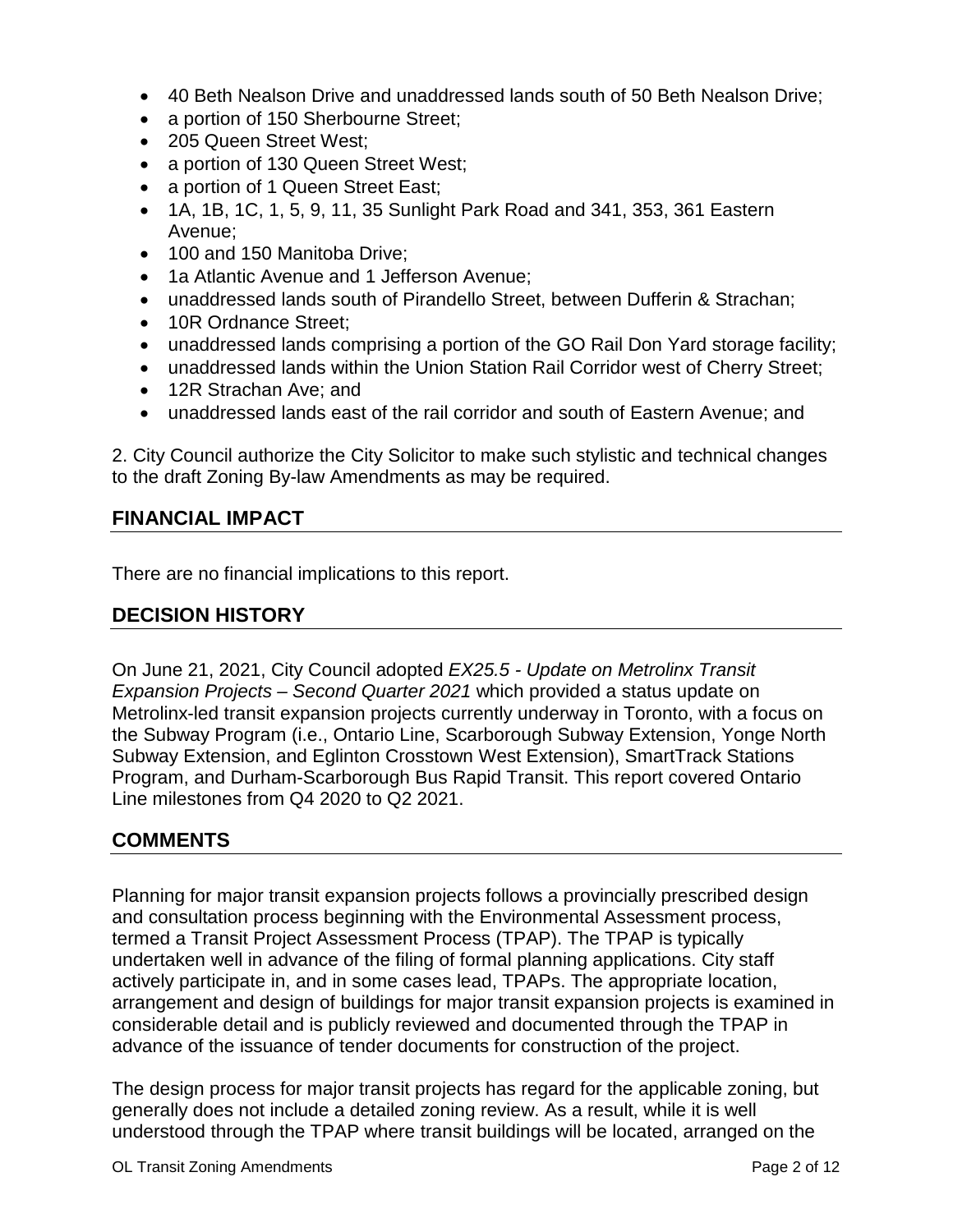land, and designed when a project is approved, areas of non-compliance with existing zoning may only be identified later in the project delivery stage.

Zoning compliance is addressed through the detailed design stage of a transit project, at the time of Site Plan approval and building permit applications stage. However, at this late stage in the process achieving zoning compliance may introduce significant risk, delay and cost to the delivery of the project. To reduce these risks zoning compliance is be secured prior to the project being issued to market.

The OL project is comprised of four contracts: early works, south civil (including tunnel and stations), north civil (stations and tunnels), and rolling stock, systems, operations and maintenance (RSSOM) contracts. Early works began in late 2021 on the preconstruction investigations and the relocation of utilities and infrastructure and the RSSOM and south civils contract, which are currently in the RFP stage are expected to close in late 2022.

Also included in the attached draft amendments are provisions to enable the construction of the East Harbour Transit Hub (EHTH). This EHTH is an interchange station that will incorporate an Ontario Line station, UP Express as well as a SmartTrack station built on the existing Metrolinx Lakeshore East GO rail system corridor. The future EHTH Station will also connect with a future extension of the Broadview streetcar service by the TTC.

Toronto Building Division has previously identified zoning compliance issues with the use of temporary construction offices and trailers due to the length of time that these trailers will be required to be on a site. This issue arises frequently on major transit projects due to the extended construction periods of these projects. The requirements for temporary uses are not set out in the zoning by-law, rather, they reside in *Section 39 of the Planning Act*. Municipalities are able to pass by-laws which permit temporary uses, however, it cannot exceed a period of 3 years, as per Section 39(2) of the Act. This often affects major infrastructure projects that involve multi-year construction periods. Certain locations such as East Harbour will remain under construction for an extended period of time to facilitate the construction of the Transit Infrastructure, provisions are made for construction offices and trailers only for the purpose of constructing transportation uses. Construction trailers to facilitate any other type of construction, including other uses, would require additional use permissions, as it would be out of scope with what was intended in the current amendment.

A new provision was added to Zoning By-law 569-2013 and former City of Toronto Zoning By-law 438-86 for the sites that will be used for construction staging and are expected to contain temporary construction offices and trailers. These provisions apply to construction trailers only for the purpose of constructing transportation uses and would only be on-site for the duration of the transportation project. The new provision would apply to properties required for the Ontario Line at East Harbour and Thorncliffe Park.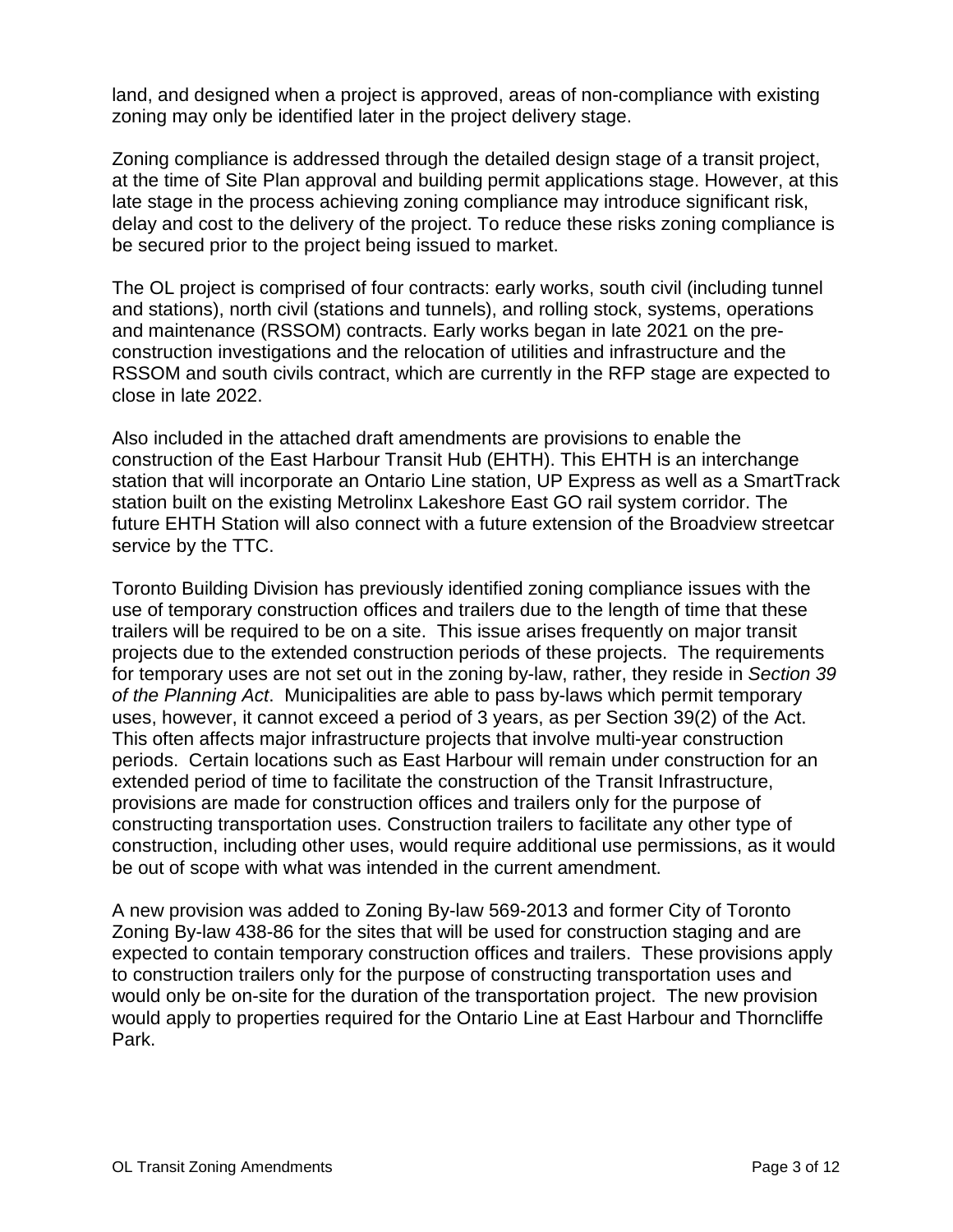## **POLICY CONSIDERATIONS**

#### **Provincial Land-Use Policies: Provincial Policy Statement and Provincial Plans**

Provincial Policy Statements and geographically specific Provincial Plans, along with municipal Official Plans, provide a policy framework for planning and development in the Province. This framework is implemented through a range of land use controls such as zoning by-laws, plans of subdivision and site plans.

#### **The Provincial Policy Statement (2020)**

The Provincial Policy Statement (2020) (the "PPS") provides province-wide policy direction on land use planning and development matters. The PPS's overall goals are to promote strong communities, a strong economy, and a clean and healthy environment. It includes policies on key issues that affect communities, such as:

- The efficient and wise use and management of land and infrastructure over the long term in order to minimize impacts on air, water and other resources;
- Protection of the natural and built environment:
- Building strong, sustainable and resilient communities that enhance health and social well-being by ensuring opportunities exist locally for employment;
- Residential development promoting a mix of housing; recreation, parks and open space; and transportation choices that increase the use of active transportation and transit; and
- Encouraging a sense of place in communities, by promoting well-designed built form and by conserving features that help define local character.

The provincial policy-led planning system recognizes and addresses the complex interrelationships among environmental, economic and social factors in land use planning. The PPS supports a comprehensive, integrated and long-term approach to planning, and recognizes linkages among policy areas.

The PPS is issued under Section 3 of the Planning Act and all decisions of Council in respect of the exercise of any authority that affects a planning matter shall be consistent with the PPS. Comments, submissions or advice affecting a planning matter that are provided by Council shall also be consistent with the PPS.

The PPS recognizes and acknowledges the Official Plan as an important document for implementing the policies within the PPS. Policy 4.6 of the PPS states that "The official plan is the most important vehicle for implementation of this Provincial Policy Statement. Comprehensive, integrated and long-term planning is best achieved through official plans."

#### **Provincial Plans**

Provincial Plans are intended to be read in their entirety and relevant policies are to be applied to each situation. The policies of the Plans represent minimum standards. Council may go beyond these minimum standards to address matters of local importance, unless doing so would conflict with any policies of the Plans.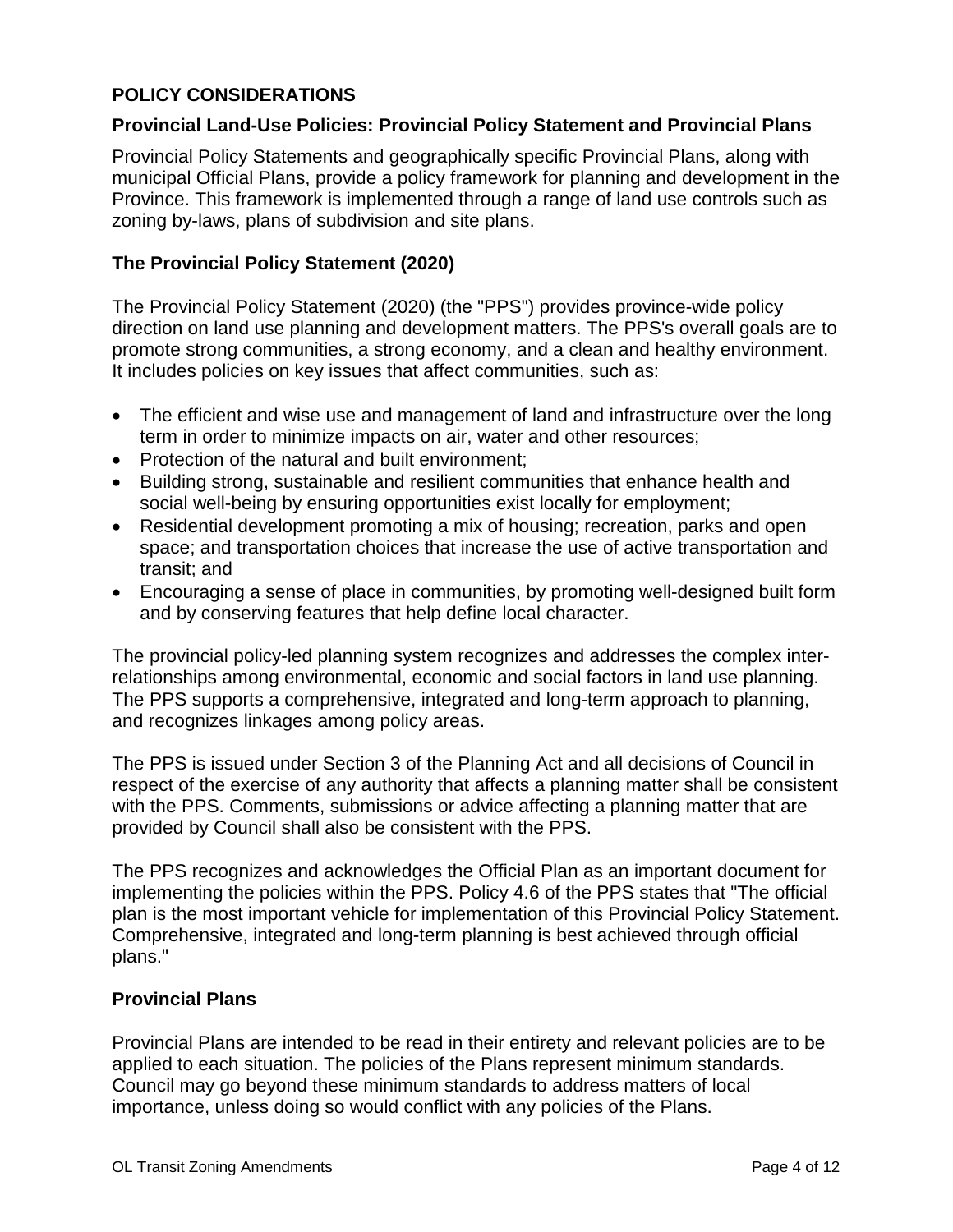All decisions of Council in respect of the exercise of any authority that affects a planning matter shall be consistent with the PPS and shall conform to Provincial Plans. All comments, submissions or advice affecting a planning matter that are provided by Council shall also be consistent with the PPS and conform to Provincial Plans.

## **A Place to Grow: Growth Plan for the Greater Golden Horseshoe (2020)**

A Place to Grow: Growth Plan for the Greater Golden Horseshoe (2020) (the "Growth Plan (2020)") came into effect on May 16, 2019, with Amendment 1 to the Growth Plan coming into effect on August 28, 2020. The Growth Plan (2020) continues to provide a strategic framework for managing growth and environmental protection in the Greater Golden Horseshoe region, of which the City forms an integral part. The Growth Plan, 2020 establishes policies that require implementation through a Municipal Comprehensive Review (MCR), which is a requirement pursuant to Section 26 of the Planning Act that comprehensively applies the policies and schedules of the Growth Plan (2020), including the establishment of minimum density targets for and the delineation of strategic growth areas, the conversion of provincially significant employment zones, and others.

- Policies not expressly linked to a MCR can be applied as part of the review process for development applications, in advance of the next MCR. These policies include:
- Directing municipalities to make more efficient use of land, resources and infrastructure to reduce sprawl, contribute to environmental sustainability and provide for a more compact built form and vibrant public realm;
- Directing municipalities to engage in an integrated approach to infrastructure planning and investment optimization as part of the land use planning process;
- Achieving complete communities with access to a diverse range of housing options, protected employment zones, public service facilities, recreation and green space that better connect transit to where people live and work;
- Retaining viable lands designated as employment areas and ensuring redevelopment of lands outside of employment areas retain space for jobs to be accommodated on-site;
- Minimizing the negative impacts of climate change by undertaking storm water management planning that assesses the impacts of extreme weather events and incorporates green infrastructure;
- Recognizing the importance of watershed planning for the protection of the quality and quantity of water and hydrologic features and areas; and
- Conserving and promoting cultural heritage resources to support the social, economic, and cultural well-being of all communities.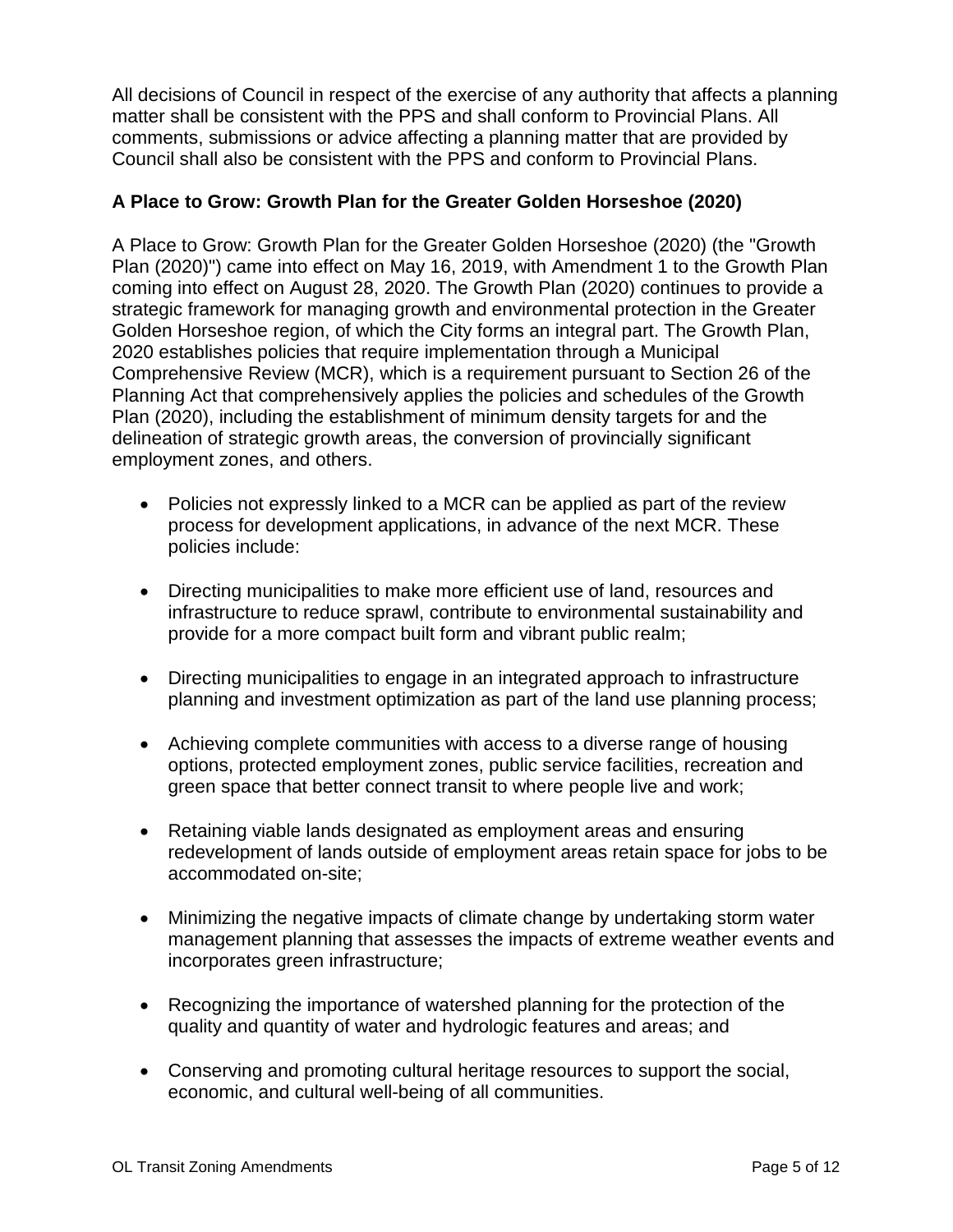The Growth Plan (2020) builds upon the policy foundation provided by the PPS (2020) and provides more specific land use planning policies to address issues facing the GGH region. The policies of the Growth Plan (2020) take precedence over the policies of the PPS to the extent of any conflict, except where the relevant legislation provides otherwise.

In accordance with Section 3 of the Planning Act all decisions of Council in respect of the exercise of any authority that affects a planning matter shall conform with the Growth Plan. Comments, submissions or advice affecting a planning matter that are provided by Council shall also conform to the Growth Plan.

#### **Toronto Official Plan**

The proposed amendments have been reviewed against the policies of the City of Toronto Official Plan as follows:

Section 2.2 Structuring Growth in the City: Integrating Land Use and Transportation outlines policies intended to align development with the City's transportation system, including making investments in transit. The following policies are pertinent to the proposed amendments:

#### Policy 2.2.1

This Plan will create a better urban environment, a competitive local economy and a more socially cohesive and equitable city through the integration and coordination of transportation planning and land use planning by:

b) developing and expanding components of the City's transit and other transportation infrastructure to support the growth objectives of this Plan.

# Policy 2.2.3

The City's transportation network will be maintained and developed to support growth management objectives of this Plan by:

b) acquiring lands beyond the right-of-way widths shown on Map 3 and Schedule 1 to accommodate necessary features such as embankments, grade separations, additional pavement or sidewalk widths at intersections, transit facilities or to provide for necessary improvements in safety, universal accessibility or visibility in certain locations; and

j) implementing transit services in exclusive rights-of-way in the corridors identified on Map 4 as priorities are established, funding becomes available and the Environmental Assessment review processes are completed.

#### Policy 2.2.4

Require new development on lands adjacent to existing or planned transportation corridors and facilities to be compatible with, and supportive of, the long-term purposes of the corridors and facilities and be designed to avoid, mitigate or minimize negative impacts on and from the transportation corridors and facilities.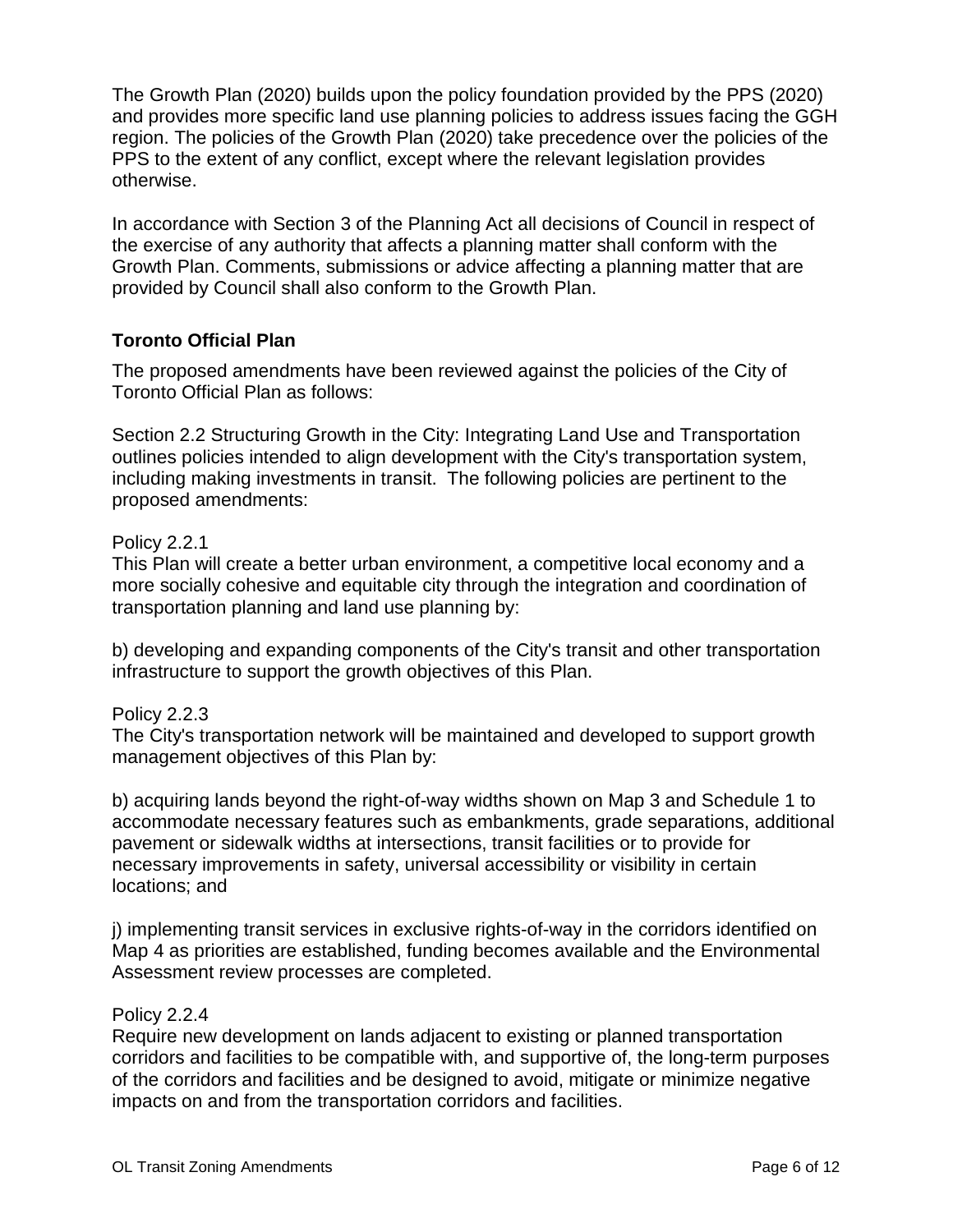The City of Toronto Official Plan can be found here: [https://www.toronto.ca/city](https://www.toronto.ca/city-government/planning-development/official-plan-guidelines/official-plan/)[government/planning-development/official-plan-guidelines/official-plan/.](https://www.toronto.ca/city-government/planning-development/official-plan-guidelines/official-plan/)

# **Proposed Zoning Changes**

Project elements comprising the OL and their locations are itemized in the table below. The Zoning By-laws that regulate each element are likewise outlined in the table.

| Project<br>Infrastructure                             | <b>Address</b>                                                                                             | Location<br><b>Description</b>                                                                                | Regulated<br>under By-law<br>569-2013 | Regulated<br>under Former<br><b>By-laws</b>       |
|-------------------------------------------------------|------------------------------------------------------------------------------------------------------------|---------------------------------------------------------------------------------------------------------------|---------------------------------------|---------------------------------------------------|
| Operations,<br>Maintenance<br>and Storage<br>Facility | 1, 2, 4, and 6<br><b>Thorncliffe</b><br>Park Drive;<br>36 Overlea<br>Blvd.                                 | Industrial,<br>Retail,<br>Foodservice<br>and a Place of<br>Worship                                            | Yes                                   | <b>No</b>                                         |
| Operations,<br>Maintenance<br>and Storage<br>Facility | 40 Beth<br><b>Nealson Drive</b><br>and<br>unaddressed<br>lands south of<br>50 Beth<br><b>Nealson Drive</b> | Self-storage<br>facility and<br>open space                                                                    | Yes                                   | <b>No</b>                                         |
| <b>Moss Park</b><br><b>Station</b>                    | A portion of<br>150<br>Sherbourne<br><b>Street</b>                                                         | <b>Public Park</b>                                                                                            | Yes                                   | <b>No</b>                                         |
| Osgoode<br><b>Station</b><br>(Secondary<br>Entrance)  | 205 Queen<br><b>Street West</b>                                                                            | <b>Bank</b>                                                                                                   | Yes                                   | <b>No</b>                                         |
| Exhibition<br><b>Station</b>                          | 1a Atlantic and<br>1 Jefferson<br>Ave.                                                                     | Vacant                                                                                                        | <b>No</b>                             | Former City of<br><b>Toronto By-law</b><br>438-86 |
| Osgoode<br><b>Station</b><br>(Primary<br>Entrance)    | A portion of<br>130 Queen<br><b>Street West</b>                                                            | A portion of<br>Osgoode Hall<br>front lawn and<br>adjacent lands<br>in the<br><b>University</b><br>Avenue ROW | Yes                                   | <b>No</b>                                         |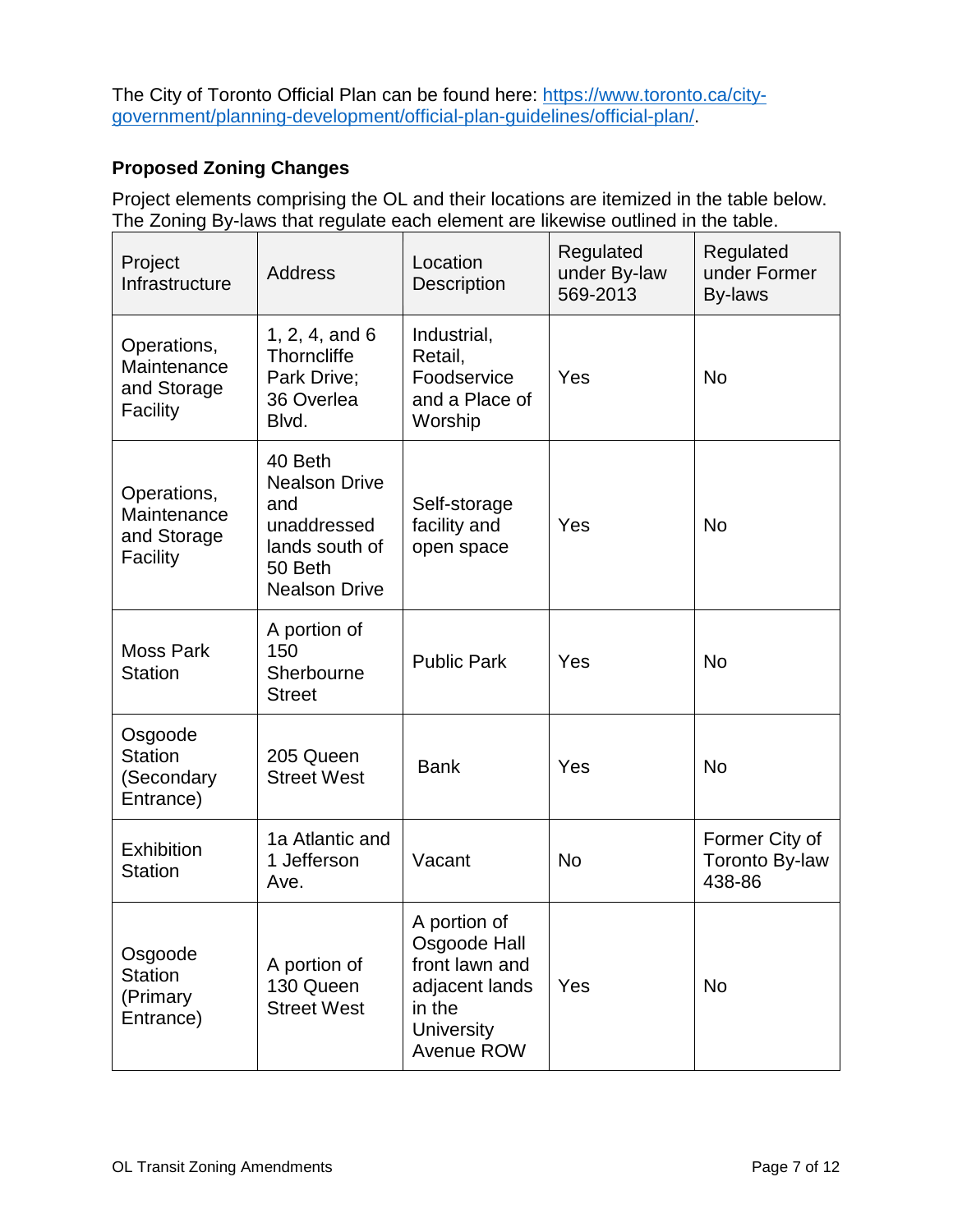| Project<br>Infrastructure                                                             | <b>Address</b>                                                                                                              | Location<br>Description              | Regulated<br>under By-law<br>569-2013 | Regulated<br>under Former<br>By-laws              |
|---------------------------------------------------------------------------------------|-----------------------------------------------------------------------------------------------------------------------------|--------------------------------------|---------------------------------------|---------------------------------------------------|
| Ventilation<br><b>Shafts</b>                                                          | A portion of 1<br><b>Queen Street</b><br>East                                                                               | <b>Private Open</b><br>Space (patio) | Yes                                   | <b>No</b>                                         |
| <b>East Harbour</b><br><b>Transit Hub</b><br><b>Station</b>                           | 1A, 1B, 1C, 1,<br>5, 9, 11, 35<br><b>Sunlight Park</b><br>Road and 341,<br>353, 361<br>Eastern<br>Avenue                    | Vacant                               | <b>No</b>                             | Former City of<br>Toronto By-law<br>438-86        |
| <b>Exhibition</b><br><b>Station</b><br>Emergency<br><b>Service</b><br><b>Building</b> | Unaddressed<br>lands south of<br>Pirandello<br>Street,<br>between<br>Dufferin &<br>Strachan                                 | Vacant                               | <b>No</b>                             | Former City of<br><b>Toronto By-law</b><br>438-86 |
| <b>Exhibition</b><br><b>Station Portal</b>                                            | 100 and 150<br><b>Manitoba Drive</b>                                                                                        | Vacant                               | <b>No</b>                             | Former City of<br><b>Toronto By-law</b><br>438-86 |
| Emergency<br><b>Exit Building</b>                                                     | Unaddressed<br>portion north of<br>the CN/GO rail<br>corridor and<br>Gardiner<br>Expressway<br>(10R)<br>Ordnance<br>Street) | Vacant                               | <b>No</b>                             | Former City of<br><b>Toronto By-law</b><br>438-86 |
| Don Yard<br>Emergency<br><b>Service</b><br><b>Building</b>                            | Unaddressed<br>lands<br>comprising a<br>portion of the<br><b>GO Rail Don</b><br>Yard storage<br>facility                    | Vacant                               | <b>No</b>                             | Former City of<br>Toronto By-law<br>438-86        |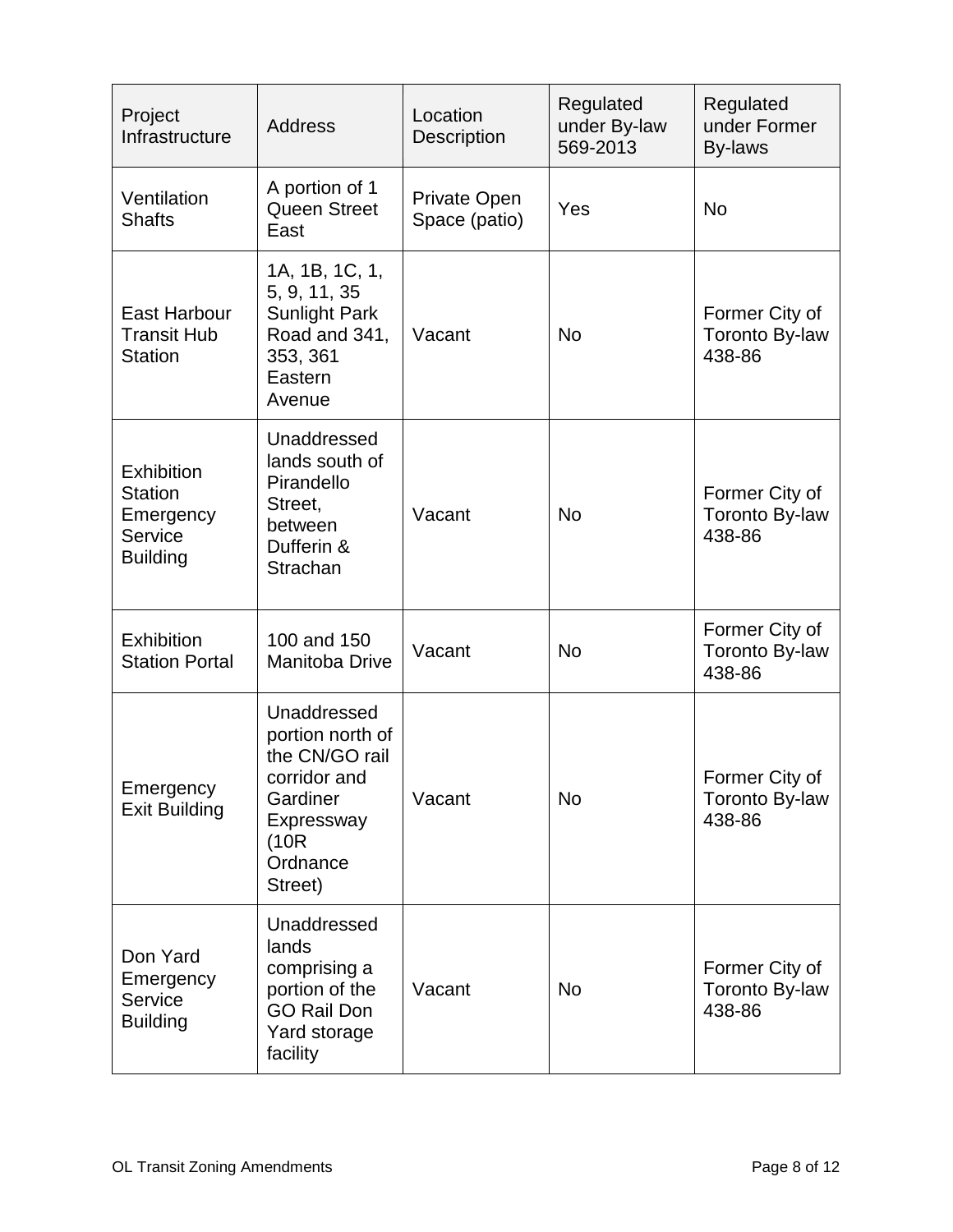| Project<br>Infrastructure                                       | <b>Address</b>                                                                                                                                                     | Location<br>Description | Regulated<br>under By-law<br>569-2013 | Regulated<br>under Former<br>By-laws              |
|-----------------------------------------------------------------|--------------------------------------------------------------------------------------------------------------------------------------------------------------------|-------------------------|---------------------------------------|---------------------------------------------------|
| <b>Cherry Street</b><br>Emergency<br>Service<br><b>Building</b> | Unaddressed<br>lands within<br>the Union<br><b>Station Rail</b><br>Corridor west<br>of Cherry St.                                                                  | Vacant                  | <b>No</b>                             | Former City of<br>Toronto By-law<br>438-86        |
| <b>Fort York</b><br><b>Traction Power</b><br>Substation         | Unaddressed<br>lands within<br>the area<br>bounded by<br>the CN/GO<br>railway<br>corridor,<br>Strachan Ave,<br>and Gardiner<br>Expressway<br>(12R Strachan<br>Ave) | Vacant                  | <b>No</b>                             | Former City of<br><b>Toronto By-law</b><br>438-86 |
| <b>East Harbour</b><br><b>Transit Hub</b><br><b>Station</b>     | Unaddressed<br>lands east of<br>the rail corridor<br>and south of<br>Eastern<br>Avenue                                                                             | Vacant                  | Yes                                   | <b>No</b>                                         |

Public transit uses, identified under the defined term "Transportation Uses" in the Citywide Zoning By-law 569-2013, are permitted in all zones on condition that they comply with the standards for a building or structure in that zone. Transportation uses, and public transit in general, are typically not permitted in the former City of Toronto Zoning By-laws.

The development of the future East Harbour Transit Hub necessitates zoning amendments to enable the transit project to proceed. The Ontario Line station portion of the East Harbour Transit Hub is regulated through the former City of Toronto Zoning Bylaw 438-86 and the lands are zoned Industrial (I3 D5 and I2 D5). The zoning restricts transportation uses. A building permit for the transit hub cannot be issued until the zoning is amended. While it is true that under the Building Transit Faster Act Metrolinx may choose to proceed with station construction without the benefit of a City issued building permit, this also introduces new risks to the project. Metrolinx and the City generally agree that transit projects benefit from the City building permit process, which requires that the project comply with the applicable zoning.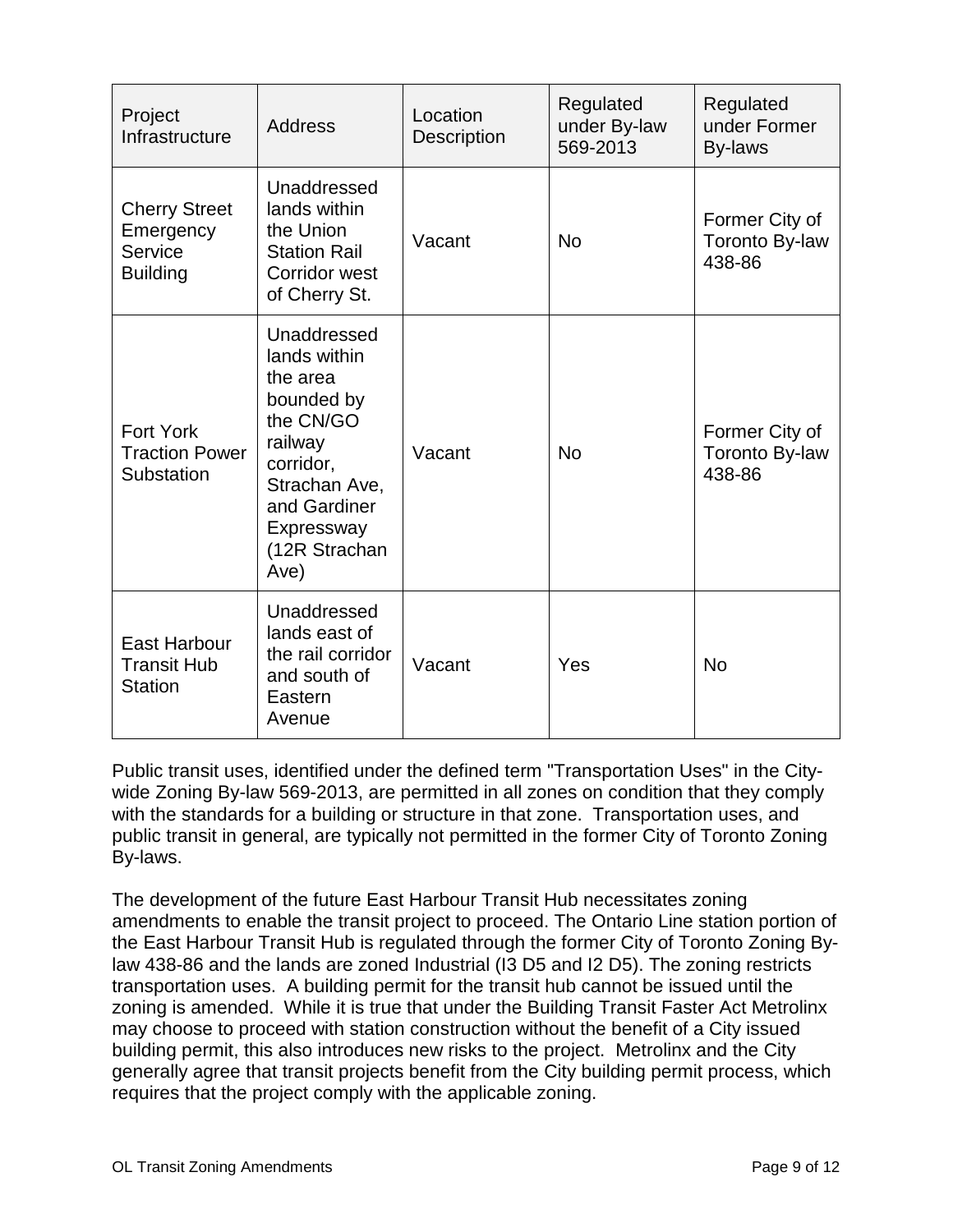# **Provincial Policy Statement and Provincial Plans**

The proposal has been reviewed and evaluated against the Provincial Policy Statement (PPS) (2020) and the Growth Plan (2020). Staff have determined that the proposal is consistent with the overall policies of the PPS and conforms to the Growth Plan (2020). Some specific policies include:

Policy 3.2.1.1 requires that "infrastructure planning, land use planning and infrastructure investment will be coordinated to implement this Plan." Policy 3.2.2.1 mirrors 3.2.1.1 with respect to transportation, stating that "transportation system planning, land use planning, and transportation investment will be coordinated to implement this Plan." Zoning implements land use planning which, in this case, is land use planning related to the delivery of a major transit infrastructure investment. The proposed amendments, therefore, form part of the coordination as outlined in the policies because they function to remedy known zoning compliance issues arising from land acquired to facilitate the Ontario Line project.

Policy 3.2.2.2 requires "the transportation system within the GGH [to] be planned and managed to: f) provide for the safety of system users". The proposed zoning by-law amendments support the provision of emergency exit buildings required to support the Ontario Line project, as well as electrical substations to ensure reliable power supply for the subway vehicles. These are key elements of the project, and their location is driven in large part by safety standards.

#### **Official Plan**

The proposed Zoning By-law amendments comply with the intent and policies of the Official Plan. They facilitate implementation of a major transit expansion project in accordance with Policy 2.2.1 b). As contemplated by Policy 2.2.3 b), the affected land is located beyond the right-of-way and will house transit facilities to support the Ontario Line, which will be located within the right-of-way.

Policy 2.2.3 j) refers to Map 4 of the Official Plan, which identifies higher order transit corridors. On February 26, 2020 Council adopted Official Plan Amendment 456, as amended, as part of the City's Municipal Comprehensive Review. An update to Map 4 was included in the OPA that identifies the Ontario Line alignment. The proposed Zoning By-law amendments are consistent with the amended Map 4.

While Policy 2.2.4 deals mostly with how new private development responds to the transportation system, it also requires mitigation and minimization of negative impacts from transportation facilities to private development. The amendments proposed in this report minimize the amount of land required for the Ontario Line project and mitigate zoning compliance issues for all affected properties.

#### **Land Use**

The proposed zoning by-law amendments amend the City-wide Zoning By-law 569- 2013, and the former City of Toronto Zoning By-law 438-86. The proposed amendments to By-law 569-2013, outlined in Attachment 1, provide limited site and area-specific exemptions for transportation uses in the areas of building setbacks, gross floor area, floor space index, lot coverage, minimum lot area, and minimum lot frontage.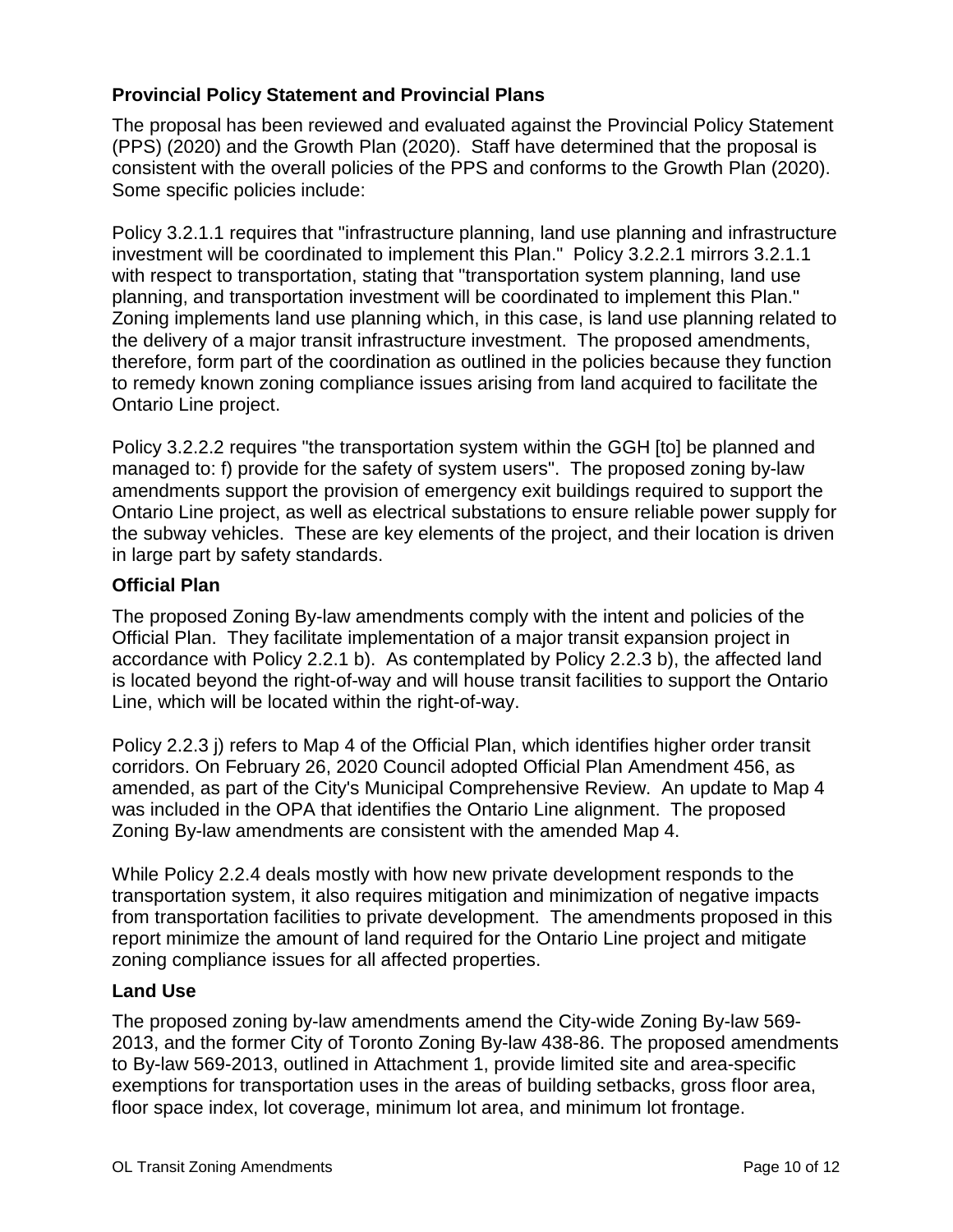The proposed amendments to the former City of Toronto Zoning By-law 438-86, outlined in Attachment 2 are more general and apply an exception for public transit uses at various unaddressed properties along the OL alignment. All applicable zoning by-law standards for uses other than transportation uses will remain unaffected.

The proposed Zoning By-law amendments have been reviewed against the Official Plan policies described in the Policy Considerations Section of the report, as well as, the policies of the Toronto Official Plan as a whole. The locations and land requirements of project elements including the proposed emergency exit buildings, emergency service buildings, traction power substations, maintenance storage facilities, vent shafts, subway stations and temporary construction facilities are consistent with the OL project as approved through the Ontario Line EA.

Final configuration of land parcels required to be acquired by Metrolinx for the OL project is dependent in part on requirements of applicable zoning by-laws. By amending certain provisions of the applicable zoning by-law functions to minimize the amount of land required to accommodate these project elements, while at the same time minimizing the impact of the project on affected properties, the draft amendments function to mitigate some of the impacts of the OL project.

Nevertheless, the conveyance of land from private property to the OL project may result in non-compliance of those properties with the zoning provisions that apply to those lands. The conveyance of land reduces the lot area of the property from which the land is acquired. This may create issues as the conveyed lands may have been used, for example, to satisfy a minimum parking requirement. As well, the maximum permitted gross floor area or lot coverage may be affected by the reduction of the lot area, thereby reducing the development potential of the site. Finally, the conveyance of land may reduce the lot frontage, lot area, or building setbacks so that the affected property no longer complies with the requirements of the by-law.

To remedy these issues, Zoning By-law 569-2013 contains provisions in regulation 2.1.1(4) that address and resolve zoning compliance when land is conveyed to a public authority. These provisions apply to all land that is regulated through the by-law, but similar provisions are not included in the former City of Toronto Zoning By-laws. The proposed amendments apply these provisions to the affected properties by way of a site specific exception in the by-laws where the lands are regulated under former City of Toronto By-law 438-86.

#### **Community Consultation**

A virtual community consultation meeting was held on April 5, 2022 to present information about the project and to seek public input. A project webpage is available and can be accessed by visiting - [https://www.toronto.ca/community-people/get](https://www.toronto.ca/community-people/get-involved/public-consultations/city-planning-consultations/transit-enabling-zoning-by-law-amendments/)[involved/public-consultations/city-planning-consultations/transit-enabling-zoning-by-law](https://www.toronto.ca/community-people/get-involved/public-consultations/city-planning-consultations/transit-enabling-zoning-by-law-amendments/)[amendments/.](https://www.toronto.ca/community-people/get-involved/public-consultations/city-planning-consultations/transit-enabling-zoning-by-law-amendments/) The Zoning By-law Amendments contained in this report were included in the material presented at the community consultation meeting. Notice of the meeting was advertised on the City Planning Consultations webpage [https://www.toronto.ca/community-people/get-involved/public-consultations/city](https://www.toronto.ca/community-people/get-involved/public-consultations/city-planning-consultations/)[planning-consultations/](https://www.toronto.ca/community-people/get-involved/public-consultations/city-planning-consultations/) and meeting notices were mailed out to affected property owners.